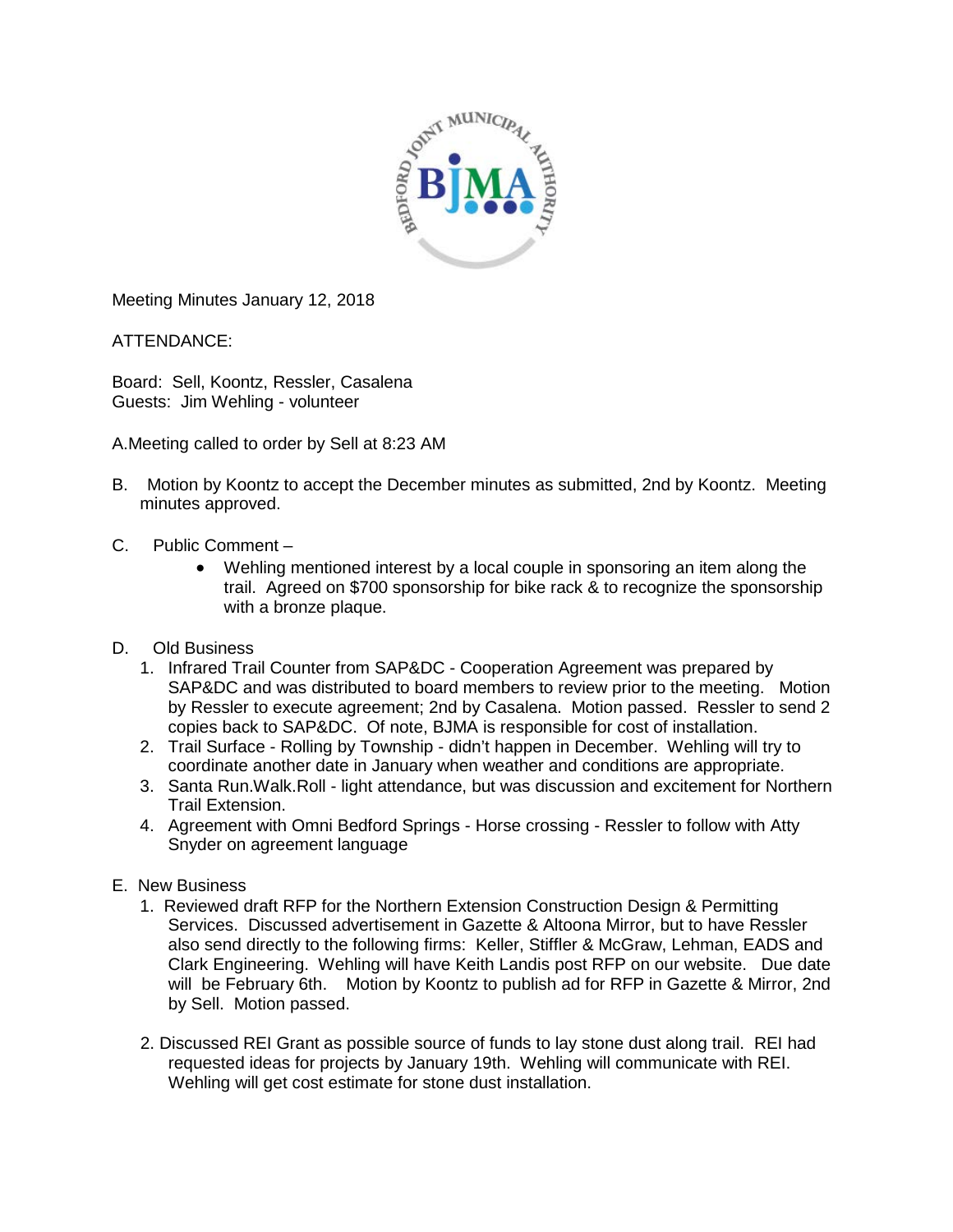## F. Reports of Officers

- 1. Chairman -.
- 2. Vice Chairman –
- 3. Secretary
	- Distributed goods from Keller Engineers
	- Announced CP provided gift for testimonial statement
	- Ressler to send Thank You note to Mark & Sue Thomas for allowing us to continue using their conference room for our meetings without charge.
	- Discussed a board attendance policy. Will continue to monitor to see if necessary.
- 4. Treasurer
	- See attached Treasurers Report.
	- Motion by Ressler to pay bill;  $2^{nd}$  by Sell. Motion passed.
	- Presented 2017 Financials.
	- Reported that Ethics Forms are needed again & distributed to the Board.
- 5. Secretary Treasurer
	- Thanked Jim Wehling for his continued support of the trail and also for his service on Bedford Borough Council.
	- Reported the Springs is continuing to develop the mountain bike trail system at the resort. Is a volunteer effort. Trail was laid out by Clark Fisher. Approximately 7 miles of trail. Joe Casalena and Eric Leppert are working to flag and cut the trail. Discussed possibly engaging REI to assist.
- G. Motions and Resolutions

Motion by Ressler to adjourn meeting at 9:10 AM

Next meeting will be February 9th, 2018 @ 8:15 AM at the Penn Square Center Conference Room, 127 S. Juliana Street, Bedford, PA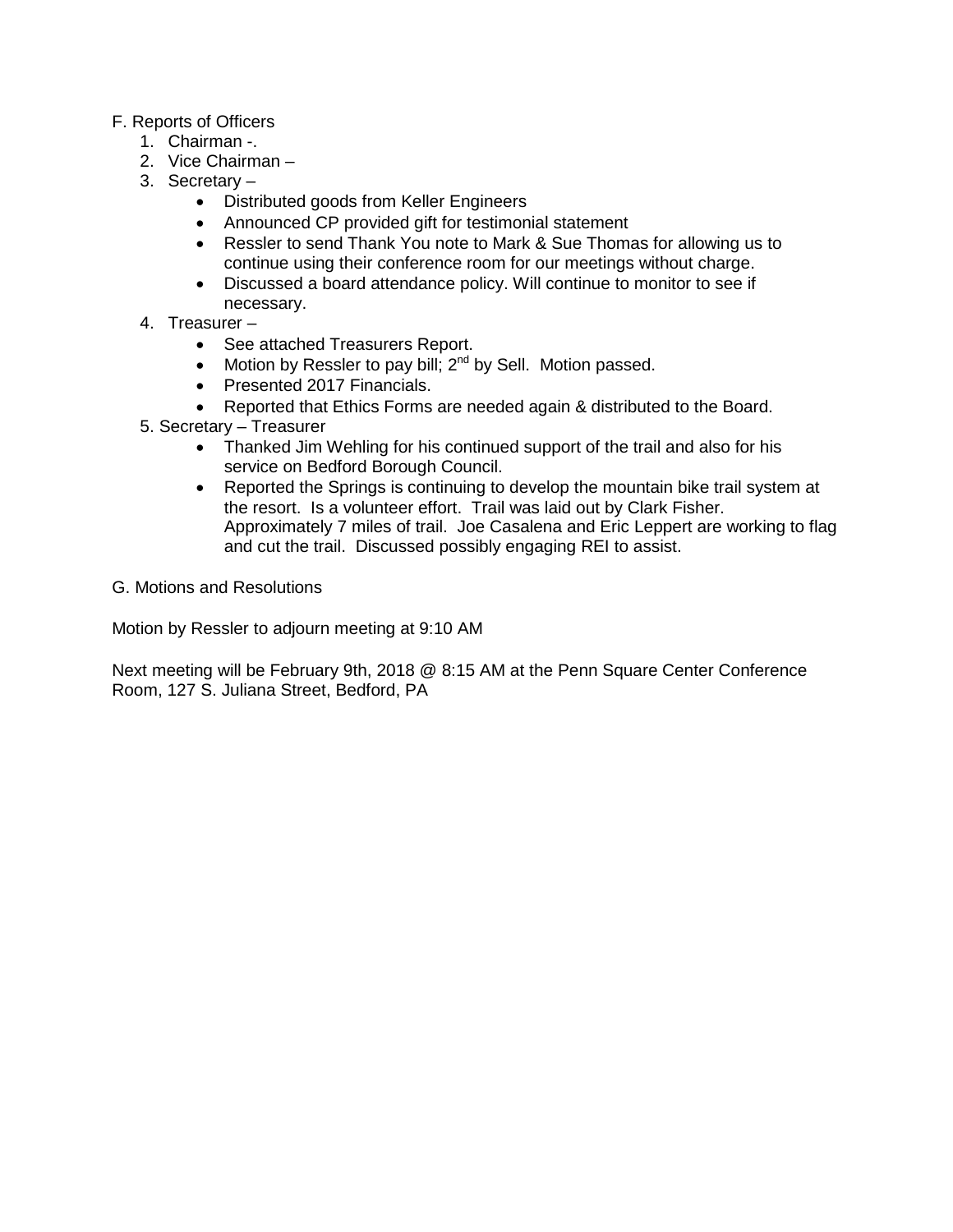BJMA Treasurer's report 1/12/2018

| <b>Current checking</b><br><b>Current savings</b>             | 677<br>100,667 |
|---------------------------------------------------------------|----------------|
| Total                                                         | <u>101.344</u> |
| Deposits                                                      |                |
| <b>Fence Plaques</b><br>Donation box                          | 60             |
| Interest                                                      | <u> 13</u>     |
| <b>Total deposits</b>                                         | <u>73</u>      |
| <b>Disbursements</b>                                          |                |
| <b>Bedford Gazette</b>                                        | 33<br>29       |
| <b>P/S Printing</b>                                           |                |
| <b>Total Disbursements</b>                                    | <u>62</u>      |
| <b>Transfer from checking</b><br><b>Transfer from savings</b> |                |
| <b>Accounts receivable</b>                                    |                |
| Credit card rebates                                           | 5              |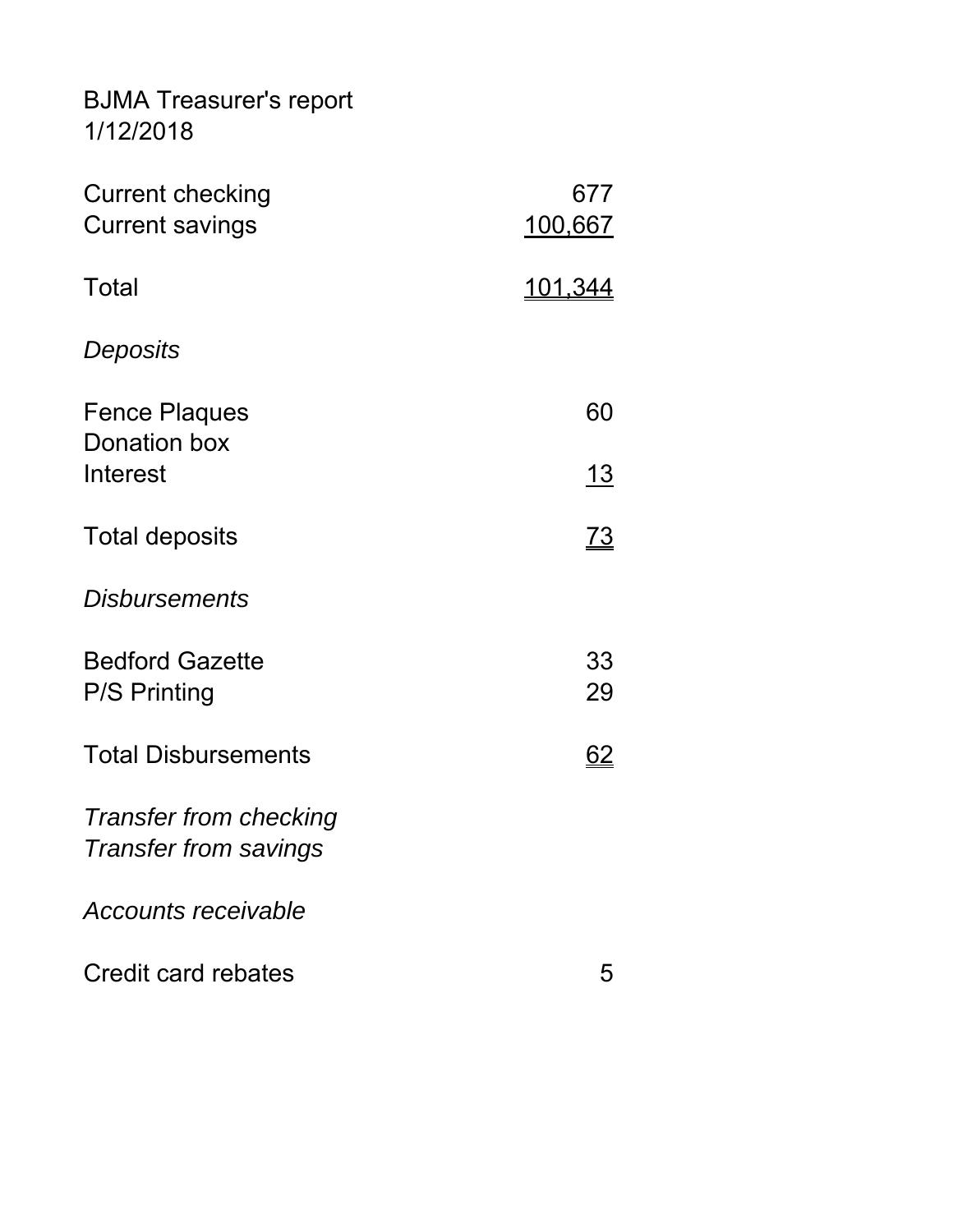## Bedford Joint Municipal Authority Balance Sheet As of December 31, 2017

|                                                                                   | Dec 31, 17       |
|-----------------------------------------------------------------------------------|------------------|
| <b>ASSETS</b><br><b>Current Assets</b><br>Checking/Savings<br>Checking<br>Savings | 679<br>100,667   |
| <b>Total Checking/Savings</b>                                                     | 101,347          |
| <b>Total Current Assets</b>                                                       | 101,347          |
| <b>TOTAL ASSETS</b>                                                               | 101,347          |
| <b>LIABILITIES &amp; EQUITY</b><br>Equity<br><b>Net Assets</b><br>Net Income      | 49,022<br>52,325 |
| <b>Total Equity</b>                                                               | 101,347          |
| <b>TOTAL LIABILITIES &amp; EQUITY</b>                                             | 101,347          |